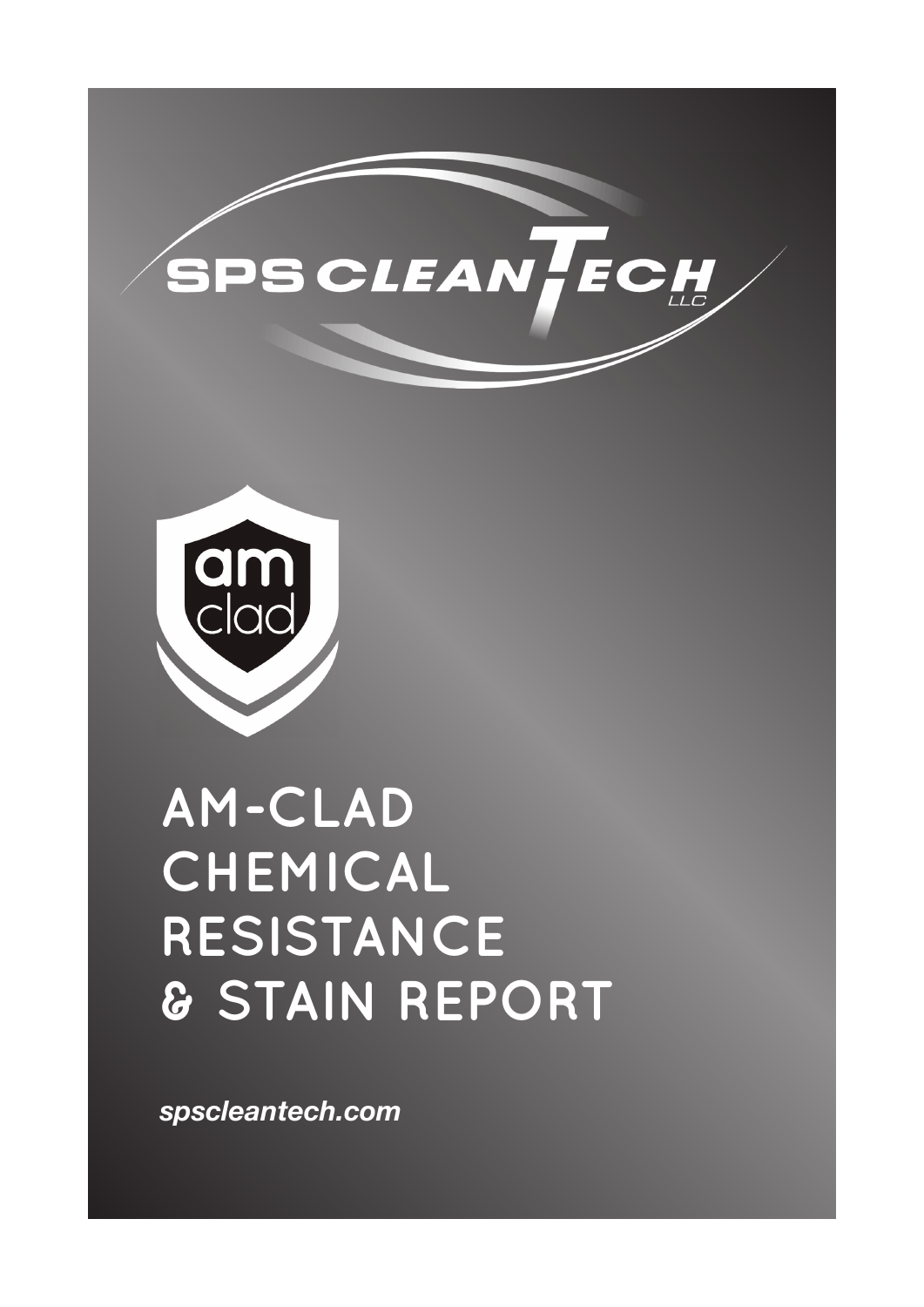# **AM-CLAD CHEMICAL RESISTANCE + STAIN REPORT**

Any substance not covered in this please, get in touch for details.

#### **TABLE LEGEND G – GOOD / M – MODERATE / X – NOT RECORDED / NA – NO DATA**

| <b>CHEMICAL</b>                               | <b>DEGREES</b><br>20 | 60             |
|-----------------------------------------------|----------------------|----------------|
| A                                             |                      |                |
| Acetaldehyde 40                               | Х                    | Х              |
| Acetaldehyde techn. pure                      | X                    | X              |
| Acetamide saturated                           | X                    | X              |
| Acetic acid 10                                | G                    | $\overline{M}$ |
| Acetic acid 100                               | Χ                    | Χ              |
| Acetic acid 5                                 | G                    | G              |
| Acetic acid 50                                | М                    | M              |
| Acetic acid 90                                | M                    | Χ              |
| Acetic anhydride techn. pure                  | X                    | Χ              |
| Acetone                                       | Χ                    | $\times$       |
| Acetonitrile                                  | Χ                    | $\times$       |
| Acetophenone                                  | Χ                    | $\times$       |
| Acetyl chloride 100                           | Χ                    | $\times$       |
| Acetylene 100                                 | G                    | G              |
| Acrylonitrile                                 | X                    | $\times$       |
| Adipic acid saturated                         | G                    | $\overline{M}$ |
| Alanine                                       | X                    | Χ              |
| Allyl alcohol 96                              | М                    | Χ              |
| Allyl chloride 100                            | Χ                    | Χ              |
| Alum                                          | G                    | G              |
| Aluminum chloride 10                          | G                    | G              |
| Aluminum chloride saturated                   | G                    | G              |
| Aluminum chloride solid                       | G                    | G              |
| Aluminum fluoride aqueous                     | G                    | G              |
| Aluminum hydroxide                            | G                    | G              |
| Aluminum nitrate aqueous                      | G                    | G              |
| Aluminum oxide solid                          | G                    | G              |
| Aluminum potassium sulfate diluted            | G                    | $\overline{M}$ |
| Aluminum potassium sulfate saturated          | G                    | М              |
| Aluminum sulfate 10                           | G                    | G              |
| Aluminum sulfate saturated                    | G                    | G              |
| Ammonia, anhydrous                            | Χ                    | Χ              |
| Ammonia, aqueous                              | Χ                    | Χ              |
| Ammonium acetate saturated                    | G                    | M              |
| Ammonium carbonate 50                         | G                    | М              |
| Ammonium chloride aqueous                     | G                    | М              |
| Ammonium difluoride 50                        | G                    | М              |
| Ammonium glycolate                            | G                    | G              |
| Ammonium hydroxide 100                        | G<br>G               | G<br>G         |
| Ammonium hydroxide 30<br>Ammonium hydroxide 5 | G                    | G              |
| Ammonium nitrate 10                           | G                    | $\overline{M}$ |
| Ammonium nitrate saturated                    | G                    | G              |
| Ammonium oxalate                              | G                    | G              |
| Ammonium phosphate each                       | G                    | G              |
| Ammonium sulfate 10                           | G                    | М              |
|                                               |                      |                |

| <b>CHEMICAL</b>                | 20  | 60 |
|--------------------------------|-----|----|
| Ammonium sulfate saturated     | G   | G  |
| Ammonium sulfide each          | G   | М  |
| Amyl acetate, normal           | Χ   | X  |
| Amyl alcohol                   | М   | М  |
| Amyl chloride                  | Χ   | X  |
| Aniline                        | Χ   | X  |
| Antimony trichloride 90        | G   | G  |
| Antimony trichloride anhydrous | G   | G  |
| Antimony trichloride aqueous   | G   | G  |
| Arsenic acid aqueous           | ( – |    |

**DEGREES**

#### **B**

| Barium chloride aqueous             | G           | G           |
|-------------------------------------|-------------|-------------|
| Barium chloride saturated           | G           | M           |
| Barium hydroxide saturated          | G           | M           |
| Battery acid 38                     | G           | M           |
| Beer                                | G           | М           |
| Benzaldehyde                        | $\times$    | Χ           |
| Benzene                             | X           | Χ           |
| Benzyl acetate                      | $\times$    | $\times$    |
| Benzyl alcohol                      | G           | M           |
| Benzyl chloride 100                 | X           | X           |
| <b>Bisulfite solution saturated</b> | G           | M           |
| Bitter almond oil                   | $\mathsf X$ | Χ           |
| Boric acid 10 G/X                   | G           | Χ           |
| <b>Brine saturated</b>              | G           | G           |
| Bromine water saturated             | $\mathsf X$ | $\mathsf X$ |
| Bromine                             | X           | X           |
| Bromobenzene                        | X           | Χ           |
| Bromochloromethane 100              | $\times$    | Χ           |
| <b>Butadiene</b>                    | М           | $\times$    |
| <b>Butanetriol 100</b>              | М           | M           |
| Butyl acetate, normal 100           | X           | Χ           |
| Butyl acrylate 100                  | Χ           | $\times$    |
| Butyl alcohol, normal techn. pure   | G           | M           |
| Butyl ether techn. pure             | $\times$    | Χ           |
| Butyl phenol G/X                    | G           | Χ           |
| Butylene glycol techn. pure         | G           | М           |
| Butylphenol 100                     | М           | Χ           |
| Butyric acid G/X                    | G           | Χ           |
|                                     |             |             |

#### **C**

| Cadmium cyanide             | $(\neg$          |   |
|-----------------------------|------------------|---|
| Calcium bisulfite saturated | $\overline{(-)}$ | G |
| Calcium bromide             | G                | G |
| Calcium carbide             | $\overline{(-)}$ | G |
| Calcium carbonate saturated | $\overline{(-)}$ | G |
| Calcium chlorate saturated  | $($ $\neg$       |   |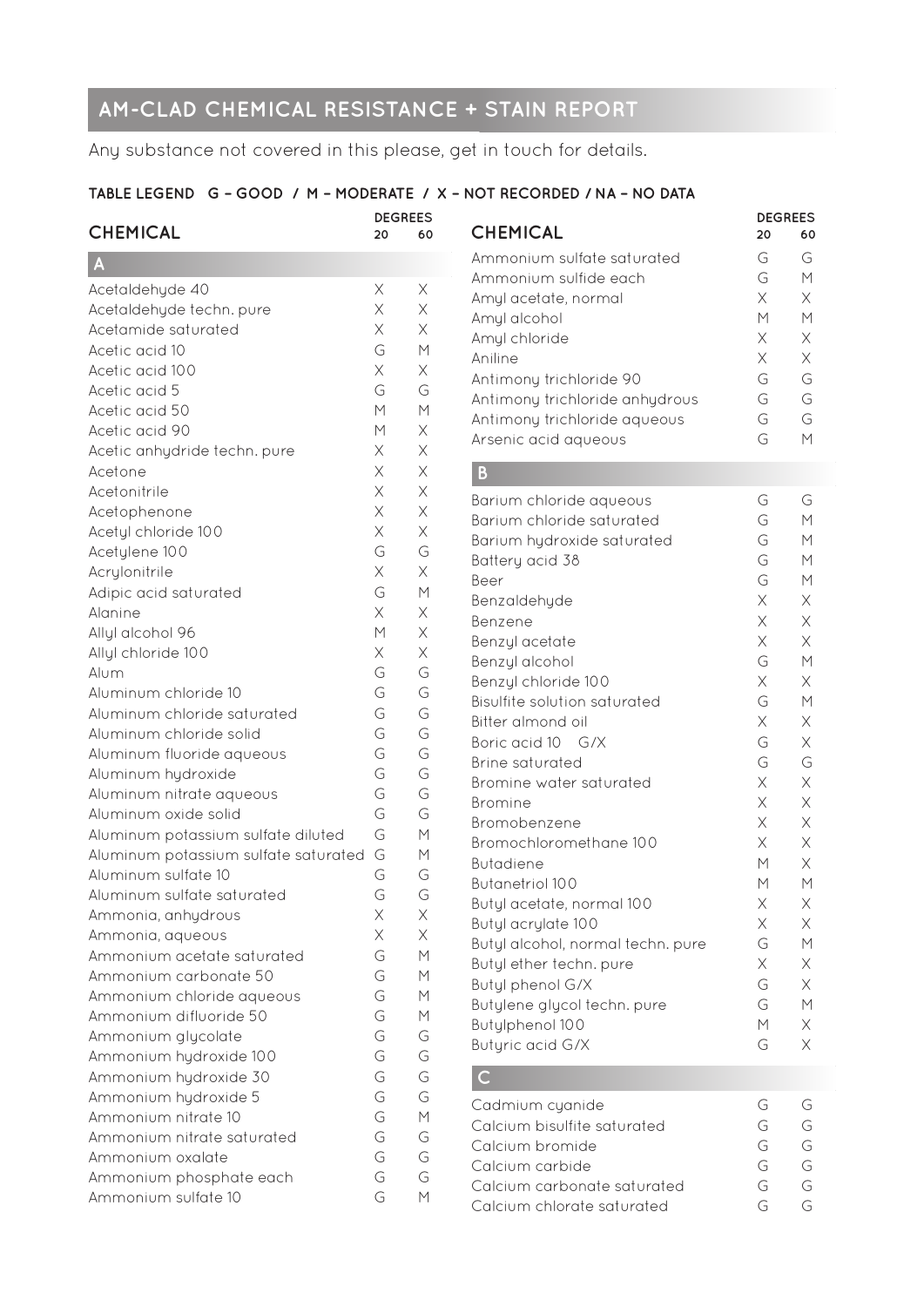## **CHEMICAL <sup>20</sup> <sup>60</sup>**

| Calcium chloride aqueous<br>Calcium hydroxyde concentrated<br>Calcium hypochlorite saturated<br>Calcium nitrate 50<br>Calcium oxide powder<br>Calcium phosphate aqueous<br>Calcium sulfate saturated<br>Calcium sulfide aqueous<br>Camphor oil<br>Camphor | G<br>G<br>G<br>G<br>G<br>G<br>G<br>G<br>$\times$<br>$\times$ | М<br>G<br>M<br>G<br>G<br>G<br>G<br>G<br>X<br>$\times$ |
|-----------------------------------------------------------------------------------------------------------------------------------------------------------------------------------------------------------------------------------------------------------|--------------------------------------------------------------|-------------------------------------------------------|
| Carbazole                                                                                                                                                                                                                                                 | Χ                                                            | Χ                                                     |
| Carbon dioxide saturated<br>Carbon dioxide, damp techn. pure<br>Carbon dioxide, dry techn. pure<br>Carbon disulfide<br>Carbon tetrachloride<br>Carbonic acid                                                                                              | G<br>G<br>G<br>$\times$<br>$\times$<br>G                     | $\overline{M}$<br>$\overline{M}$<br>G<br>X<br>Χ<br>G  |
| Castor oil 100                                                                                                                                                                                                                                            | G                                                            | G                                                     |
| Caustic potash 100<br>Cedar wood oil<br>Cetyl alcohol 100                                                                                                                                                                                                 | $\times$<br>M<br>G                                           | $\times$<br>$\times$<br>G                             |
| Chalk                                                                                                                                                                                                                                                     | G<br>G                                                       | G<br>M                                                |
| Chloric acid 1<br>Chloric acid 10                                                                                                                                                                                                                         | G                                                            | М                                                     |
| Chloric acid 20                                                                                                                                                                                                                                           | G                                                            | М                                                     |
| Chlorine 10 wet                                                                                                                                                                                                                                           | G                                                            | G                                                     |
| Chlorine 97                                                                                                                                                                                                                                               | $\times$                                                     | X                                                     |
| Chlorine steam                                                                                                                                                                                                                                            | $\times$                                                     | Χ                                                     |
| Chlorine water                                                                                                                                                                                                                                            | M                                                            | M                                                     |
| Chloro acetophenone, p-                                                                                                                                                                                                                                   | $\times$                                                     | $\times$                                              |
| Chloroacetic acid                                                                                                                                                                                                                                         | Χ                                                            | Χ                                                     |
| Chlorobenzene                                                                                                                                                                                                                                             | Χ                                                            | $\times$                                              |
| Chloroethyl alcohol, G-techn. pure                                                                                                                                                                                                                        | Χ                                                            | Χ                                                     |
| Chloroform 100                                                                                                                                                                                                                                            | Χ                                                            | Χ                                                     |
| Chlorosulfonic acid techn. pure                                                                                                                                                                                                                           | X                                                            | X                                                     |
| Chromic acid 10                                                                                                                                                                                                                                           | G                                                            | G                                                     |
| Chromic acid 20                                                                                                                                                                                                                                           | G                                                            | G                                                     |
| Chromic acid 50                                                                                                                                                                                                                                           | G                                                            | M                                                     |
| Chromic acid 80                                                                                                                                                                                                                                           | $\times$                                                     | $\mathsf X$                                           |
| Chromic potassium sulfate saturated                                                                                                                                                                                                                       | G                                                            | G                                                     |
| Cinnamon oil                                                                                                                                                                                                                                              | X                                                            | X                                                     |
| Citric acid 10<br>G/X                                                                                                                                                                                                                                     | G                                                            | Χ                                                     |
| Citric acid 50<br>G/X                                                                                                                                                                                                                                     | G                                                            | X                                                     |
| Citric acid saturated G/X                                                                                                                                                                                                                                 | G                                                            | $\times$                                              |
| Cleaning agents                                                                                                                                                                                                                                           | G                                                            | M                                                     |
| Clophen A6k                                                                                                                                                                                                                                               | $\times$                                                     | Χ                                                     |
| Coconut fatty alcohol techn. pure                                                                                                                                                                                                                         | G                                                            | М                                                     |
| Coconut oil techn. pure                                                                                                                                                                                                                                   | G                                                            | М                                                     |
| Copper carbonate                                                                                                                                                                                                                                          | G                                                            | G                                                     |
| Copper chloride                                                                                                                                                                                                                                           | G                                                            | G                                                     |
| Copper fluoride                                                                                                                                                                                                                                           | G                                                            | G                                                     |
| Copper nitrate                                                                                                                                                                                                                                            | G                                                            | G                                                     |
| Copper sulfate aqueous                                                                                                                                                                                                                                    | G                                                            | G                                                     |

|  |                            | <b>DEGREES</b> |    |
|--|----------------------------|----------------|----|
|  | <b>CHEMICAL</b>            | 20             | 60 |
|  | Cotton oil techn. pure     | G              | G  |
|  | Cresol (-mixtures)         | Χ              | Χ  |
|  | Crotonaldehyde techn. pure | X              | Χ  |
|  | Crude oil 100              | G              | G  |
|  | Cumene                     | Χ              | Χ  |
|  | Cupric chloride saturated  | G              | G  |
|  | Cupric fluoride            | G              | G  |
|  | Cupric nitrate aqueous     | G              | G  |
|  | Cupric nitrate saturated   | G              | G  |
|  | Cupric sulfate             | G              | G  |
|  | Cuprous chloride aqueous   | G              | G  |
|  | Cyclohexane                | G              | М  |
|  | Cyclohexanone techn. pure  | X              |    |
|  |                            |                |    |

#### **D**

| Decahydronaphthalene                | G        | G              |
|-------------------------------------|----------|----------------|
| Densodrin W aqueous                 | G        | G              |
| Dextrin aqueous                     | G        | G              |
| Dibutyl phthalate, n-               | Χ        | $\times$       |
| Dibutyl sebacate techn. pure        | X        | Χ              |
| Dichloroacetic acid 50              | G        | M              |
| Dichloroacetic acid techn. pure     | G        | М              |
| Dichlorobenzene                     | X        | Χ              |
| Dichloroethane                      | Χ        | Χ              |
| Dichloroethylene techn. pure        | Χ        | Χ              |
| Dichlorofluoromethane 100           | Χ        | Χ              |
| Diesel fuel for heating             | G        | G              |
| Diesel fuel                         | G        | M              |
| Diesel oil 100                      | G        | M              |
| Diethyl ethyl techn. pure           | X        | X              |
| Diethyl malonate G/X                | G        | Χ              |
| Diethylbenzene                      | $\times$ | Χ              |
| Diethylene glycol                   | M        | Χ              |
| Diethylene glycolether              | М        | X              |
| Diglycolic acid 30                  | G        | М              |
| Diisobutyl ketone techn. pure       | Χ        | Χ              |
| Diisopropyl ether techn. pure       | $\times$ | Χ              |
| Dimethyl formamide (DMF)            | X        | Χ              |
| Dimethyl phthalate (DMP) 100        | X        | Χ              |
| Dimethyl sulfoxide (DMSO)           | X        | $\mathsf X$    |
| Dimethylamine techn. pure           | Χ        | Χ              |
| Dinitro ethylene glycol diluted     | Χ        | Χ              |
| Dinonyl phthalate (DNP) techn. pure | Χ        | Χ              |
| Dioctyl phthalate (DOP) techn. pure | Χ        | Χ              |
| Dioxane                             | М        | Χ              |
| Dipropylene glycol                  | G        | $\overline{M}$ |

#### **E**

| <b>Emulsifiers</b> | $\overline{(-)}$ | $\overline{(-)}$ |
|--------------------|------------------|------------------|
| Epichlorhydrin 100 | X                |                  |
| Ethyl acetate 100  | X.               |                  |
| Ethyl acrylate 100 | X                |                  |
| Ethyl alcohol 40   | G                |                  |
|                    |                  |                  |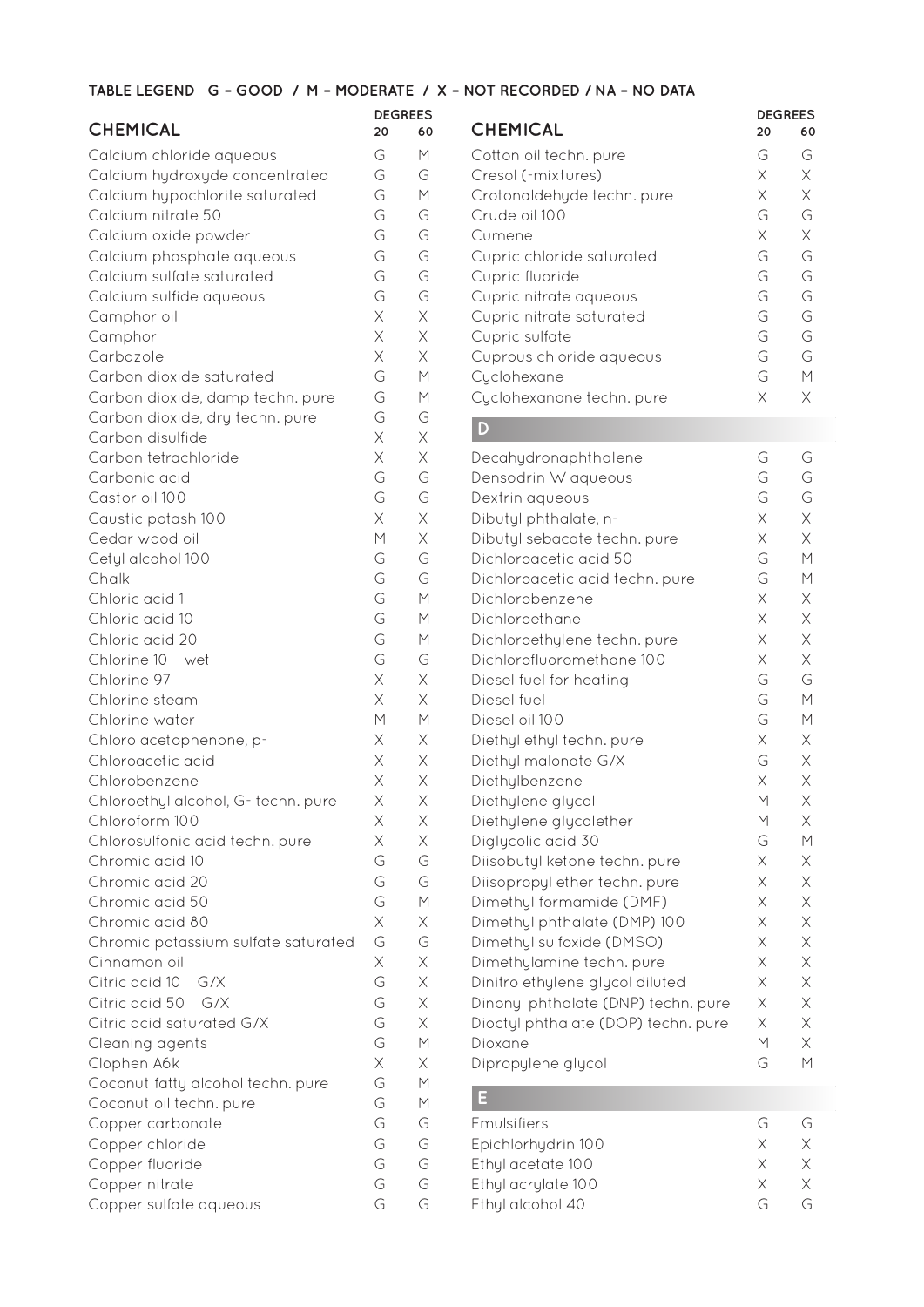| <b>CHEMICAL</b><br>20                     |   | <b>DEGREES</b><br>60 |
|-------------------------------------------|---|----------------------|
| Ethyl alcohol 50                          | G | G                    |
| Ethyl alcohol 96                          | G | М                    |
| Ethyl benzoate                            | X | Χ                    |
| Ethyl butyrate                            | X | Χ                    |
| Ethyl chloride                            | X | Χ                    |
| Ethyl chloroacetate techn. pure           | Χ | Χ                    |
| Ethyl cyanoacetate                        | М | Χ                    |
| Ethyl lactate                             | М | Χ                    |
| Ethylbenzene                              | X | Χ                    |
| Ethylene glycol                           | G | G                    |
| Ethylene glycol monoethyl ether 100       | X | X                    |
| Ethylene glycol monoethyl ether acetate M |   | X                    |
| Ethylene glycol monomethyl ether 100      | М | Χ                    |
| Ethylene glycol monomethyl ether oleate X |   | Χ                    |
| Ethylene oxide                            | Χ | Χ                    |
| Exhaust gases, alNDaline                  | G | G                    |
| Exhaust gases                             |   |                      |
| - containing carbon dioxide small         | G | G                    |
| - containing hydrochloric acid each       | G | G                    |
| - containing hydrogen fluoride small      | G | G                    |
| - containing nitrose small                | G | G                    |
| - containing sulfur dioxide small         | G | G                    |
| - containing sulfur trioxide small        | G | G                    |
| - containing sulfuric acid each           | G | G                    |

# **F**

| Fatty alcohol sulfonates aqueous | G              | М        |
|----------------------------------|----------------|----------|
| Ferric acetate G/X               | G              | Χ        |
| Ferric chloride saturated        | G              | G        |
| Ferric nitrate aqueous           | G              | G        |
| Ferric nitrate saturated         | G              | G        |
| Ferric sulfate saturated         | G              | G        |
| Ferrous chloride saturated       | G              | G        |
| Ferrous sulfate aqueous          | G              | G        |
| Ferrous sulfate saturated        | G              | G        |
| Fixer for fotos                  | G              | M        |
| Fluorides                        | G              | G        |
| Fluorine                         | M              | $\times$ |
| Fluorosilic acid                 | G              | G        |
| Formaldehyde solution 10         | G              | M        |
| Formaldehyde solution 30         | G              | M        |
| Formaldehyde solution 40         | G              | М        |
| Formamide techn. pure            | Χ              | Χ        |
| Formic acid 3                    | G              | M        |
| Formic acid 50                   | G              | M        |
| Formic acid 98-100               | $\overline{M}$ | Χ        |
| Freon F-21                       | X              | Χ        |
| Freon F-22                       | Χ              | X        |
| Freon T-F                        | G              | M        |
| Fruit pulp                       | G              | G        |
| Fruit wine                       | G              | G        |
| Furfural                         | $\times$       | Χ        |
| Furfuryl alcohol techn. pure     | X              | X        |
|                                  |                |          |

| <b>CHEMICAL</b>       | 20 | <b>DEGREES</b><br>60 |
|-----------------------|----|----------------------|
| G                     |    |                      |
| Gallic acid           | G  | G                    |
| Gas. natural          | G  | G                    |
| Gasoline              | М  | М                    |
| Gelatin each          | G  | G                    |
| Glucose each          | G  | G                    |
| Glue (bone glue) each | G  | М                    |
| Glycerol each         | G  | М                    |
| Glycine 10            | G  | М                    |
| Glycolic acid 37      | G  | G                    |
| Glycolic acid 70      | G  | G                    |
|                       |    |                      |

# **HH**

| Hexane G/X<br>G<br>G<br>Hexanetriol 100<br>G<br>Hexyl alcohol<br>X<br>Hydrofluosililic acid<br>G<br>Hydrogen bromide 20<br>G<br>Hydrogen bromide 40<br>G<br>Hydrogen bromide 50<br>G<br>Hydrogen chloride (gas) anhydrous<br>G<br>Hydrogen chloride 1-5<br>G<br>Hydrogen chloride 20<br>G<br>Hydrogen chloride 35<br>G<br>Hydrogen chloride concentrated<br>G<br>Hydrogen cyanide techn. pure<br>G<br>Hydrogen fluoride 4<br>G<br>G/X<br>Hydrogen fluoride 50<br>Hydrogen fluoride 70<br>М<br>G<br>Hydrogen peroxide 3<br>G<br>Hydrogen peroxide 30<br>G<br>Hydrogen peroxide 90<br>G<br>Hydrogen sulfide saturated<br>G<br>Hydrogen techn. pure<br>G<br>Hydroquinone saturated<br>Hydroxyaluminium di(acetate) aqueous G | Heptane | G | M |
|---------------------------------------------------------------------------------------------------------------------------------------------------------------------------------------------------------------------------------------------------------------------------------------------------------------------------------------------------------------------------------------------------------------------------------------------------------------------------------------------------------------------------------------------------------------------------------------------------------------------------------------------------------------------------------------------------------------------------|---------|---|---|
|                                                                                                                                                                                                                                                                                                                                                                                                                                                                                                                                                                                                                                                                                                                           |         |   | X |
|                                                                                                                                                                                                                                                                                                                                                                                                                                                                                                                                                                                                                                                                                                                           |         |   | G |
|                                                                                                                                                                                                                                                                                                                                                                                                                                                                                                                                                                                                                                                                                                                           |         |   | G |
|                                                                                                                                                                                                                                                                                                                                                                                                                                                                                                                                                                                                                                                                                                                           |         |   | Χ |
|                                                                                                                                                                                                                                                                                                                                                                                                                                                                                                                                                                                                                                                                                                                           |         |   | G |
|                                                                                                                                                                                                                                                                                                                                                                                                                                                                                                                                                                                                                                                                                                                           |         |   | G |
|                                                                                                                                                                                                                                                                                                                                                                                                                                                                                                                                                                                                                                                                                                                           |         |   | G |
|                                                                                                                                                                                                                                                                                                                                                                                                                                                                                                                                                                                                                                                                                                                           |         |   | M |
|                                                                                                                                                                                                                                                                                                                                                                                                                                                                                                                                                                                                                                                                                                                           |         |   | G |
|                                                                                                                                                                                                                                                                                                                                                                                                                                                                                                                                                                                                                                                                                                                           |         |   | M |
|                                                                                                                                                                                                                                                                                                                                                                                                                                                                                                                                                                                                                                                                                                                           |         |   | M |
|                                                                                                                                                                                                                                                                                                                                                                                                                                                                                                                                                                                                                                                                                                                           |         |   | M |
|                                                                                                                                                                                                                                                                                                                                                                                                                                                                                                                                                                                                                                                                                                                           |         |   | M |
|                                                                                                                                                                                                                                                                                                                                                                                                                                                                                                                                                                                                                                                                                                                           |         |   | M |
|                                                                                                                                                                                                                                                                                                                                                                                                                                                                                                                                                                                                                                                                                                                           |         |   | Χ |
|                                                                                                                                                                                                                                                                                                                                                                                                                                                                                                                                                                                                                                                                                                                           |         |   | Χ |
|                                                                                                                                                                                                                                                                                                                                                                                                                                                                                                                                                                                                                                                                                                                           |         |   | G |
|                                                                                                                                                                                                                                                                                                                                                                                                                                                                                                                                                                                                                                                                                                                           |         |   | M |
|                                                                                                                                                                                                                                                                                                                                                                                                                                                                                                                                                                                                                                                                                                                           |         |   | M |
|                                                                                                                                                                                                                                                                                                                                                                                                                                                                                                                                                                                                                                                                                                                           |         |   | M |
|                                                                                                                                                                                                                                                                                                                                                                                                                                                                                                                                                                                                                                                                                                                           |         |   | G |
|                                                                                                                                                                                                                                                                                                                                                                                                                                                                                                                                                                                                                                                                                                                           |         |   | G |
|                                                                                                                                                                                                                                                                                                                                                                                                                                                                                                                                                                                                                                                                                                                           |         |   | М |

## **I**

| lodine, tincture of           | X.    |      |
|-------------------------------|-------|------|
| lodoform 100                  | X.    | X    |
| Isobutanol                    | G.    | $(-$ |
| Isopropyl acetate             | X.    |      |
| Isopropyl alcohol techn. pure | $(-)$ |      |

## **J**

| G. | M |
|----|---|
| M  | M |
| M. | M |
|    |   |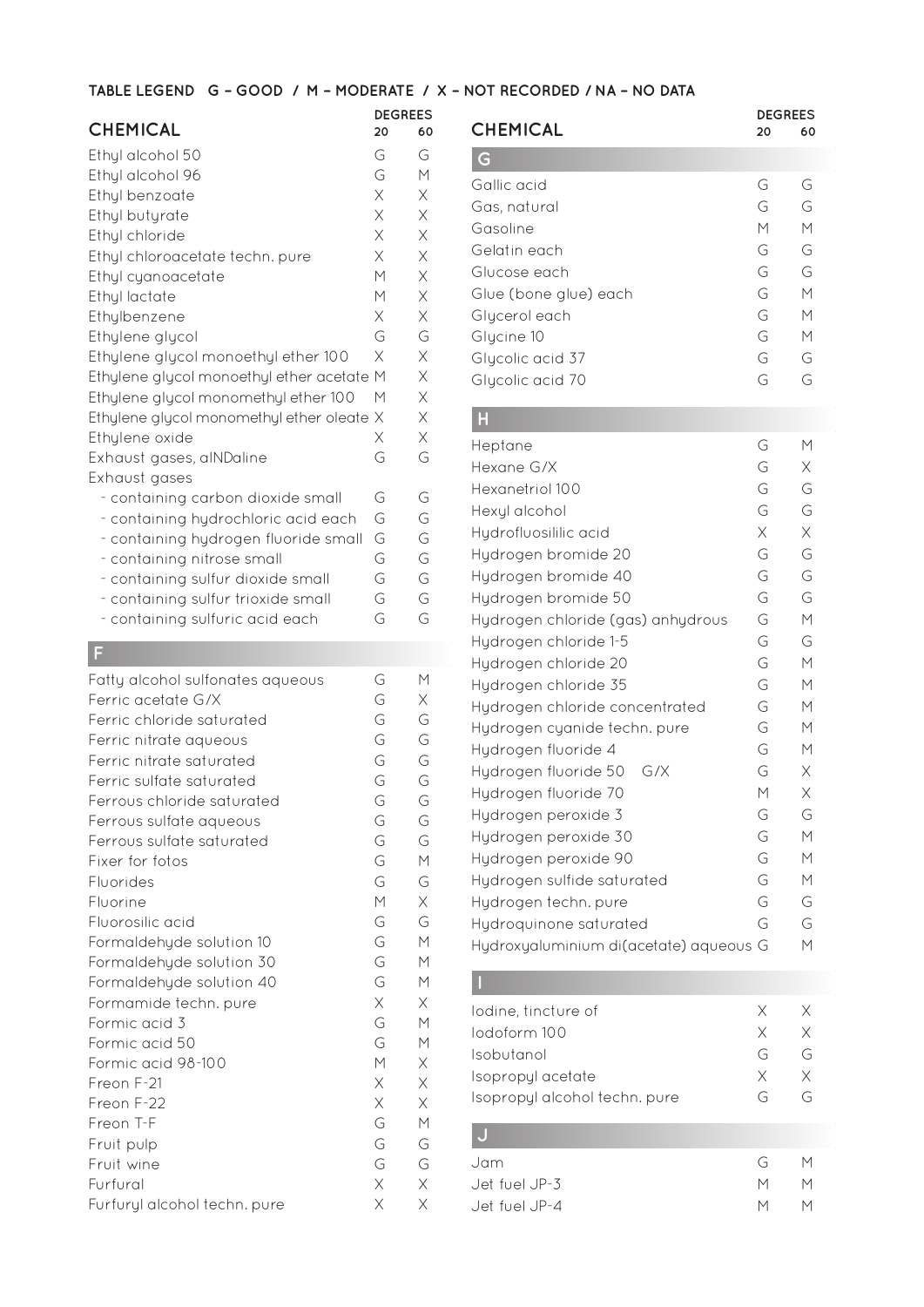|                 | <b>DEGREES</b> |    |
|-----------------|----------------|----|
| <b>CHEMICAL</b> | 20             | 60 |
| Jet fuel JP-5   | М              | М  |
| Juices          | G              | G  |
| K               |                |    |
| Kerosene        | М              | м  |
| Ketones         | Χ              |    |

# **L**

| Lactic acid 25          | G | G |
|-------------------------|---|---|
| Lactic acid 3           | G | М |
| Lactic acid 80          | G | М |
| Lactic acid 85          | G | М |
| Lactic acid 90          | X | Χ |
| Lactose aqueous         | G | G |
| Lanolin techn. pure     | М | М |
| Lard                    | G | G |
| Lauryl alcohol 100      | G | G |
| Lead acetate aqueous    | G | G |
| Lead nitrate aqueous    | G | G |
| Lead sulfate            | G | G |
| Linseed oil techn. pure | G | М |
| Liqueurs                | G | G |
| Lithium bromide         | G | G |
| Lube oils               | G | G |

## **M**

| Machine oil 100               | G           | G           |
|-------------------------------|-------------|-------------|
| Magnesium carbonate saturated | G           | G           |
| Magnesium chloride aqueous    | G           | G           |
| Magnesium chlorite            | G           | G           |
| Magnesium hydroxide saturated | G           | G           |
| Magnesium iodide              | G           | G           |
| Magnesium nitrate saturated   | G           | G           |
| Magnesium sulfate each        | G           | G           |
| Mercuric chloride aqueous     | $\mathsf X$ | $\times$    |
| Mercuric cyanide saturated    | G           | M           |
| Mercuric nitrate saturated    | G           | М           |
| Mercury pure                  | G           | G           |
| Methane techn. pure           | G           | G           |
| Methyl acetate techn. pure    | X           | $\times$    |
| Methyl alcohol                | G           | M           |
| Methyl benzene                | X           | X           |
| Methyl bromide techn. pure    | $\times$    | Χ           |
| Methyl chloride techn. pure   | Χ           | $\mathsf X$ |
| Methyl dichloroacetate        | Χ           | Χ           |
| Methyl ethyl ketone           | $\times$    | $\mathsf X$ |
| Methyl propyl NDetone         | Χ           | X           |
| Methyl sulfuric acid 50       | G           | М           |
| Methyle isobutyl ketone       | X           | Χ           |
| Methyle sulfate               | G           | М           |
| Methylene chloride            | $\times$    | Χ           |
| Milk                          | G           | G           |
| Mineral oil G/X               | G           | Χ           |

|                        |                | <b>DEGREES</b> |  |
|------------------------|----------------|----------------|--|
| <b>CHEMICAL</b>        | 20             | 60             |  |
| Mineral water          | $\overline{G}$ | G              |  |
| Molasses               | G              | М              |  |
| Molasses wort          | G              | G              |  |
| Monochloroethane       | X              | Χ              |  |
| Morpholine techn. pure | X              | Χ              |  |
| Motor oil              | G              | G              |  |
| Mustard                |                |                |  |

## **N**

| Naphtha                     | G | G |
|-----------------------------|---|---|
| Naphthalene 100             | Χ | Χ |
| Nickel dichloride saturated | G | G |
| Nickel sulfate saturated    | G | G |
| Nickelous nitrate saturated | G | G |
| Nicotine                    | G | G |
| Nicotinic acid diluted      | G | G |
| Nitric acid 100             | Χ | Χ |
| Nitric acid 1-10            | G | G |
| Nitric acid 50              | G | М |
| Nitric acid 66              | М | Χ |
| Nitric acid 70              | М | Χ |
| Nitrobenzene                | Χ | Χ |
| Nitroglycerine diluted      | Χ | Χ |
| Nitrohydrochloric acid      | Χ | X |
| Nitrose gases diluted       | G | М |
| Nitrotoluene techn. pure    | X | Χ |
| Nitrous acid 10             | G | G |
| Nitrous oxide               | G | G |
|                             |   |   |

# **O**

| Octane N/X<br>Oils and fats, vegetable<br>Oleic acid techn. pure<br>SO3<br>Oleum 10<br>Olive oil<br>Orange oil, bitter<br>Oxalic acid<br>Oxygen techn. pure<br>Ozone<br>P                              | N<br>G<br>G<br>Χ<br>G<br>М<br>G<br>G<br>G           | Χ<br>G<br>G<br>Χ<br>G<br>X<br>М<br>G<br>М           |
|--------------------------------------------------------------------------------------------------------------------------------------------------------------------------------------------------------|-----------------------------------------------------|-----------------------------------------------------|
| Palmitic acid 10<br>Palmitic acid 70<br>Pectin aqueous<br>Pectin<br>Pentanol<br>Pentanone<br>Perchloric acid 10<br>Perchloric acid 70<br>Petroleum ether techn. pure<br>Phenol 10<br>G/X<br>Phenol 100 | G<br>G<br>G<br>G<br>G<br>X<br>G<br>X<br>G<br>G<br>Χ | G<br>М<br>G<br>G<br>М<br>Χ<br>М<br>Χ<br>G<br>X<br>Χ |
| Phenylhydrazine hydrochloride                                                                                                                                                                          | М                                                   | Χ                                                   |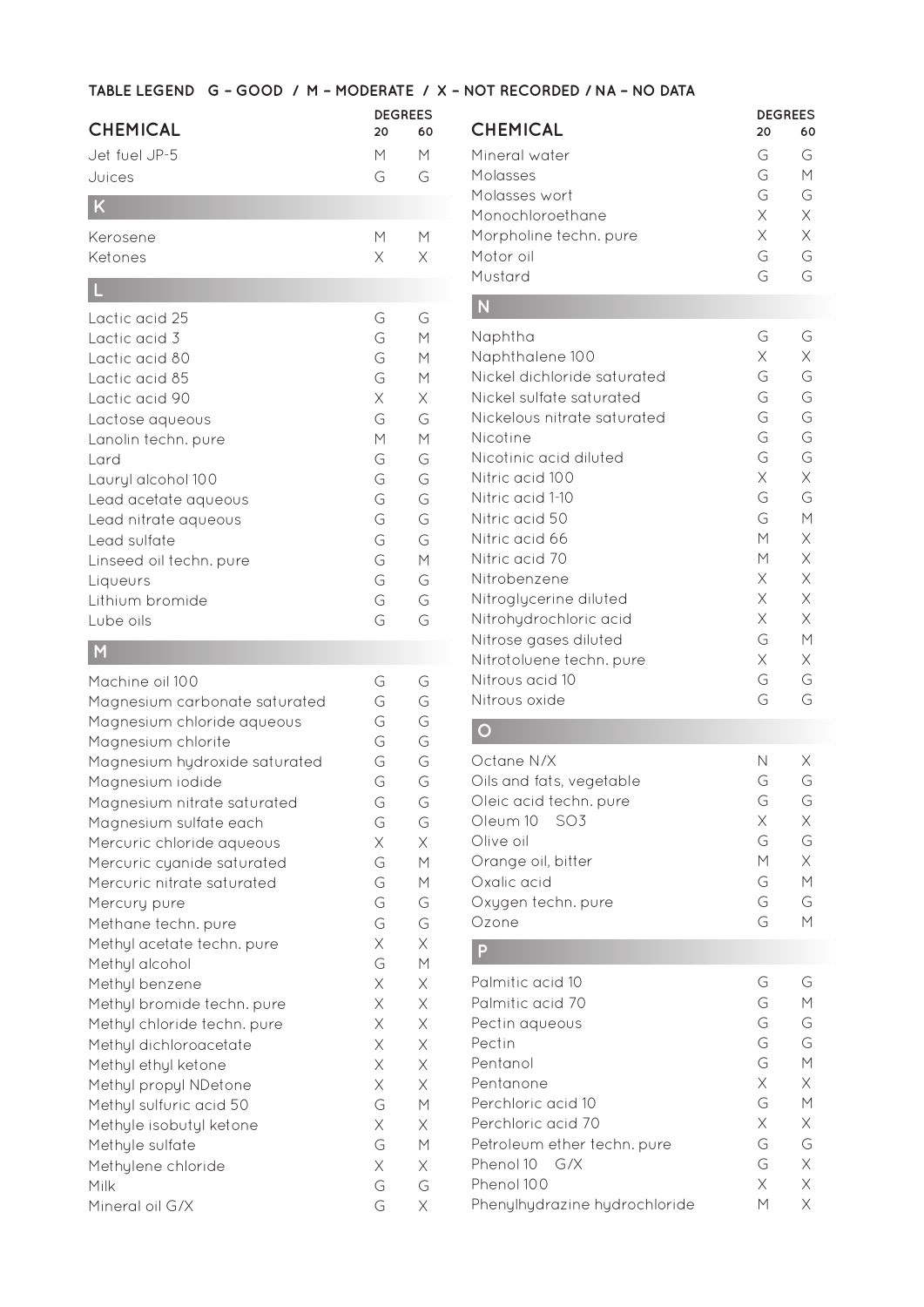**DEGREES**

| <b>CHEMICAL</b> |  |
|-----------------|--|
|-----------------|--|

| <b>CHEMICAL</b>                  | 20     | 60                       |
|----------------------------------|--------|--------------------------|
| Phenylhydrazine techn. pure      | Χ      | Χ                        |
| Phosgene gaseous                 | Χ      | X                        |
| Phosphates aqueous               | Χ      | X                        |
| Phosphoric acid 1-5              | G      | G                        |
| Phosphoric acid 20               | G      | G                        |
| Phosphoric acid 85               | G      | G                        |
| Phosphorus oxychloride 100       | Χ      | Χ                        |
| Phosphorus pentachloride         | Χ      | $\mathsf X$              |
| Phosphorus trichloride           | X      | $\times$                 |
| Picric acid 1 aqueous            | М      | $\times$                 |
| Potassium borate 10              | G      | M                        |
| Potassium bromate saturated      | G      | М                        |
| Potassium bromide each           | G      | М                        |
| Potassium carbonate saturated    | G      | G                        |
| Potassium chlorate saturated     | G      | G                        |
| Potassium chloride aqueous       | G      | G                        |
| Potassium chromate saturated     | G      | G                        |
| Potassium cyanide saturated      | G      | М                        |
| Potassium dichromate saturated   | G      | М                        |
| Potassium ferrocyanide saturated | G      | G                        |
| Potassium fluoride               | G      | G                        |
| Potassium hydroxide 1            | G      | G                        |
| Potassium hydroxide 10           | G      | G                        |
| Potassium hydroxide 30           | G      | M                        |
| Potassium hydroxide 50           | G      | M                        |
| Potassium hydroxide concentrated | G      | M                        |
| Potassium hypochlorite diluted   | G      | М                        |
| Potassium iodide saturated       | G      | G                        |
| Potassium manganate              | G      | G                        |
| Potassium nitrate                | G      | G                        |
| Potassium perchlorate saturated  | G      | M                        |
| Potassium permanganate 10        | G      | М                        |
| Potassium persulfate each        | G      | М                        |
| Potassium sulfate aqueous        | G      | G                        |
| Precipitated silica each         | G      | G                        |
| Propane gaseous                  | G      | G                        |
| Propargyl alcohol 7              | G      | G                        |
| Propenyl alcohol                 | G      | G                        |
| Propionic acid 100               | Χ      | $\times$<br>$\mathsf{M}$ |
| Propionic acid 50                | G<br>G |                          |
| Propyl alcohol                   | M      | G<br>$\times$            |
| Propylene glycol                 | М      | $\times$                 |
| Propylene                        | Χ      | Χ                        |
| Propylene oxide<br>Pyridine      | Χ      | Χ                        |
| Pyrogallic acid G/X              | G      | Χ                        |
| R                                |        |                          |
|                                  |        |                          |

| <b>CHEMICAL</b>                | 20 | <b>DEGREES</b><br>60                                                                                       |
|--------------------------------|----|------------------------------------------------------------------------------------------------------------|
| Resorcinol 5 G/X               | G  | X                                                                                                          |
| Resorcinol saturated           | М  | Χ                                                                                                          |
| S                              |    |                                                                                                            |
| Salicylaldehyde                | М  | X                                                                                                          |
| Salicylic acid powder          | G  | M                                                                                                          |
| Salicylic acid saturated       | G  | $\mathsf{M}$                                                                                               |
| Sea water                      | G  | G                                                                                                          |
| Silicic acid                   | G  | G                                                                                                          |
| Silicofluoric acid 32          | G  | G                                                                                                          |
| Silicone oil                   | М  | $\overline{M}$                                                                                             |
| Silver acetate                 | G  | G                                                                                                          |
| Silver cyanide                 | G  | G                                                                                                          |
| Silver nitrate                 | G  | G                                                                                                          |
| Soaps, liquid                  | G  | G                                                                                                          |
| Soapy solution each            | G  | G                                                                                                          |
| Sodium acetate each            | G  | $\overline{M}$                                                                                             |
| Sodium benzoate                | G  | M                                                                                                          |
| Sodium bisulfate 10            | G  | M                                                                                                          |
| Sodium bisulfate saturated G/X | G  | X                                                                                                          |
| Sodium borate saturated        | G  | М                                                                                                          |
| Sodium bromide each            | G  | M                                                                                                          |
| Sodium carbonate               | G  | G                                                                                                          |
| Sodium chlorate aqueous        | G  | M                                                                                                          |
| Sodium chloride aqueous        | G  | $\mathsf{M}% _{T}=\mathsf{M}_{T}\!\left( a,b\right) ,\ \mathsf{M}_{T}=\mathsf{M}_{T}\!\left( a,b\right) ,$ |
| Sodium chromate diluted        | G  | $\overline{M}$                                                                                             |
| Sodium cyanide saturated       | G  | G                                                                                                          |
| Sodium dichromate              | G  | G                                                                                                          |
| Sodium ferrocyanide            | G  | G                                                                                                          |
| Sodium fluoride saturated      | G  | G                                                                                                          |
| Sodium hydrosulfite 10         | G  | М                                                                                                          |
| Sodium hydroxide 1             | G  | М                                                                                                          |
| Sodium hydroxide 30            | G  | M                                                                                                          |
| Sodium hydroxide 45            | G  | М                                                                                                          |
| Sodium hydroxide 50            | G  | M                                                                                                          |
| Sodium hydroxide 60            | G  | М                                                                                                          |
| Sodium hypochlorite 12,5<br>CI | G  | $\mathsf{M}$                                                                                               |
| Sodium hypochlorite 15         | G  | М                                                                                                          |
| Sodium hypochlorite diluted    | G  | М                                                                                                          |
| Sodium hypochlorite saturated  | G  | М                                                                                                          |
| Sodium iodide each             | G  | М                                                                                                          |
| Sodium metabisulfite each      | G  | $\mathsf{M}% _{T}=\mathsf{M}_{T}\!\left( a,b\right) ,\ \mathsf{M}_{T}=\mathsf{M}_{T}\!\left( a,b\right) ,$ |
| Sodium nitrate saturated       | G  | G                                                                                                          |
| Sodium nitrite saturated       | G  | G                                                                                                          |
| Sodium oxalate saturated       | G  | $\overline{M}$                                                                                             |
| Sodium perborate saturated     | G  | G                                                                                                          |
| Sodium perchlorate saturated   | G  | G                                                                                                          |
| Sodium peroxide saturated      | G  | G                                                                                                          |
| Sodium persulfate saturated    | G  | M                                                                                                          |
| Sodium phosphate saturated     | G  | М                                                                                                          |
| Sodium silicate saturated      | G  | М                                                                                                          |
| Sodium sulfate saturated       | G  | М                                                                                                          |
| Sodium sulfide saturated       | G  | М                                                                                                          |
|                                |    |                                                                                                            |

Ramasit G G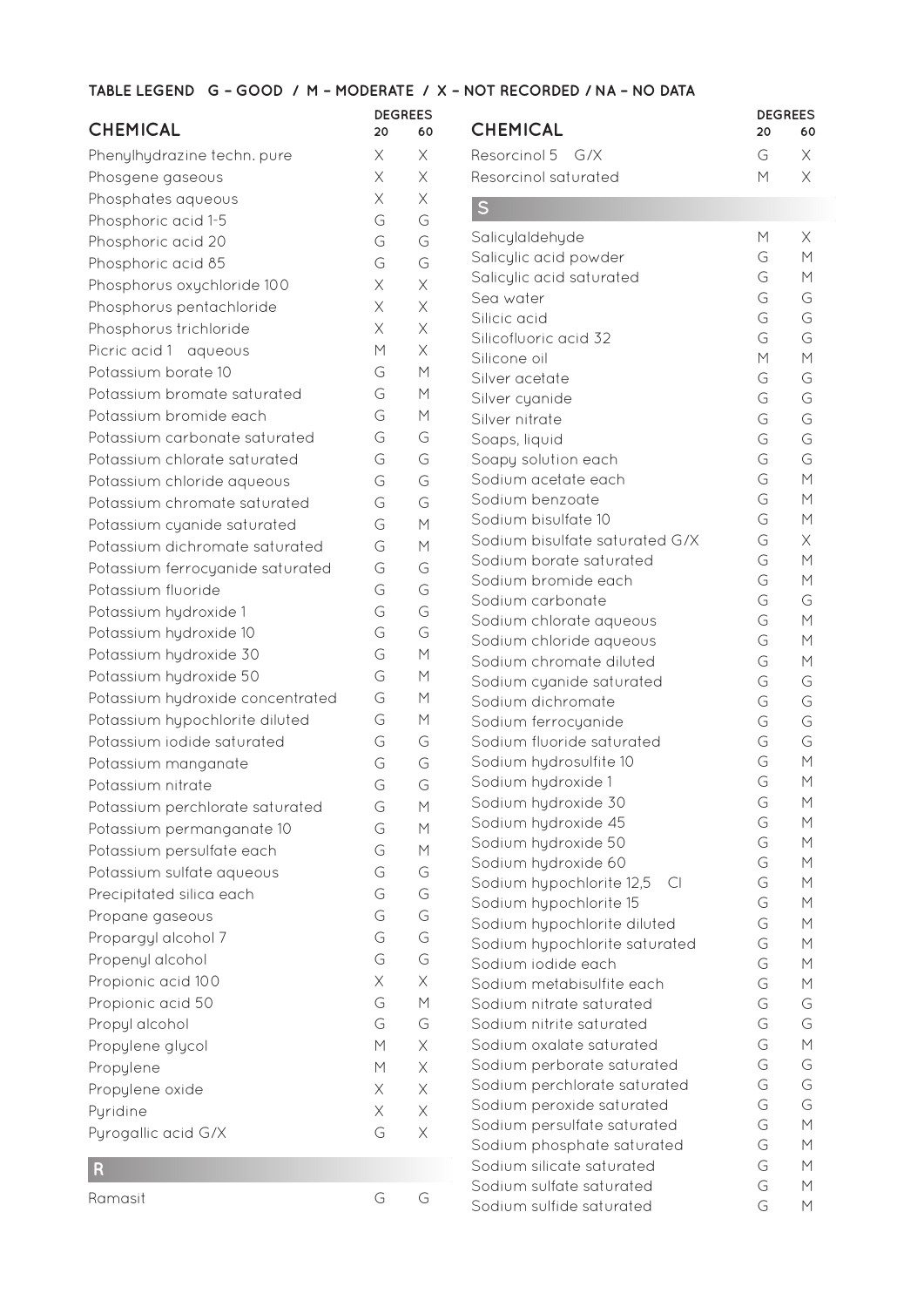**DEGREES**

## **CHEMICAL <sup>20</sup> <sup>60</sup>**

| Sodium sulfite saturated      | G           | М        |
|-------------------------------|-------------|----------|
| Sodium thiosulfate saturated  | G           | М        |
| Soft soap diluted             | G           | M        |
| Spirit (of wine)              | G           | M        |
| Spirits                       | G           | G        |
| Spirits of Turpentine         | G           | M        |
| Spirits of wine 96            | G           | М        |
| Spruce oil                    | М           | Χ        |
| Stannic chloride aqueous      | G           | G        |
| Stannous chloride saturated   | G           | G        |
| Starch solution each          | G           | G        |
| Starch syrup                  | G           | G        |
| Stearic acid crystals         | G           | G        |
| Styrene 100                   | $\mathsf X$ | $\times$ |
| Sugar syrup                   | G           | M        |
| Sulfur dioxide damp           | G           | M        |
| Sulfur dioxide liquid         | M           | $\times$ |
| Sulfur trioxide               | X           | Χ        |
| Sulfuric acid 1-6             | G           | G        |
| Sulfuric acid 20              | G           | G        |
| Sulfuric acid 40              | G           | M        |
| Sulfuric acid 70              | G           | М        |
| Sulfuric acid 80              | G           | M        |
| Sulfuric acid 95 G/X          | G           | Χ        |
| Sulfuric acid fuming          | Χ           | Χ        |
| Sulfurous acid saturated      | G           | G        |
| Sulfuryl chloride techn. pure | Χ           | X        |
|                               |             |          |

# **T**

| Tallow techn. pure                    | G        | G           |
|---------------------------------------|----------|-------------|
| Tannic acid 10                        | G        | G           |
| Tanning extracts, vegetable techn.    | G        | G           |
| Tar                                   | G        | G           |
| Tartaric acid                         | G        | G           |
| Tetrabromoethane (TBE) 100            | X        | $\times$    |
| Tetrachloreethane techn. pure         | Χ        | $\times$    |
| Tetrachloroethylene                   | $\times$ | X           |
| Tetrahydrofuran (THF)                 | X        | $\times$    |
| Tetrahydronaphthalene techn. pure     | X        | $\times$    |
| Thionyl chloride techn. pure          | X        | $\times$    |
| Toluene 100                           | $\times$ | Χ           |
| Transformer oil                       | G        | G           |
| Tribromomethane                       | $\times$ | $\mathsf X$ |
| Tributyl citrate (TBC)                | М        | X           |
| Tributyl phosphate (TBP) techn. pure  | X        | $\times$    |
| Trichloroacetaldehyde 100             | X        | X           |
| Trichloroacetic acid (TCA)            | X        | X           |
| Trichlorobenzene 100                  | X        | X           |
| Trichloroethane                       | X        | X           |
| Trichloroethylene (TRI) 100           | X        | $\times$    |
| Trichlorotrifluoroethane 100          | М        | X           |
| Tricresyl phosphate (TCF) techn. pure | X        | $\times$    |
| Triethanolamine (TEA) techn. pure     | М        | М           |

| <b>CHEMICAL</b>                                                                                                                                                           | <b>DEGREES</b><br>60<br>20           |                                        |
|---------------------------------------------------------------------------------------------------------------------------------------------------------------------------|--------------------------------------|----------------------------------------|
| Triethylene glycol<br>Trimethylolpropane aqueous<br>Trioctyl phosphate techn. pure<br>Tripropylene glycol (TPG)<br>Trisodium phosphate                                    | G<br>G<br>Χ<br>G<br>G                | M<br>G<br>$\times$<br>M<br>G           |
|                                                                                                                                                                           |                                      |                                        |
| Undecanol<br>Urea 30<br>Urine                                                                                                                                             | G<br>G<br>G                          | М<br>М<br>М                            |
|                                                                                                                                                                           |                                      |                                        |
| Vaseline oil 100<br>Vaseline oil<br>Vegetable oils<br>Vinegar<br>Vinyl acetate techn. pure<br>Vinyl chloride techn. pure<br>Vinylidene chloride                           | G<br>G<br>G<br>G<br>Χ<br>X<br>Χ      | G<br>M<br>G<br>G<br>$\times$<br>X<br>X |
|                                                                                                                                                                           |                                      |                                        |
| Water<br>Water, distilled<br>Wax alcohol techn. pure<br>Wetting agent 5<br>Whiskey<br>White Spirit<br>Wines                                                               | G<br>G<br>G<br>G<br>G<br>G<br>G      | G<br>G<br>G<br>M<br>G<br>G<br>G        |
|                                                                                                                                                                           |                                      |                                        |
| Xylene                                                                                                                                                                    | Χ                                    | Х                                      |
| $\mathsf{Z}$                                                                                                                                                              |                                      |                                        |
| Zinc carbonate saturated<br>Zinc chloride 10<br>Zinc chloride aqueous<br>Zinc nitrate<br>Zinc oxide solid<br>Zinc phosphate saturated<br>Zinc stearate<br>Zinc sulfate 10 | G<br>G<br>G<br>G<br>G<br>G<br>G<br>G | G<br>М<br>G<br>G<br>G<br>G<br>G<br>G   |